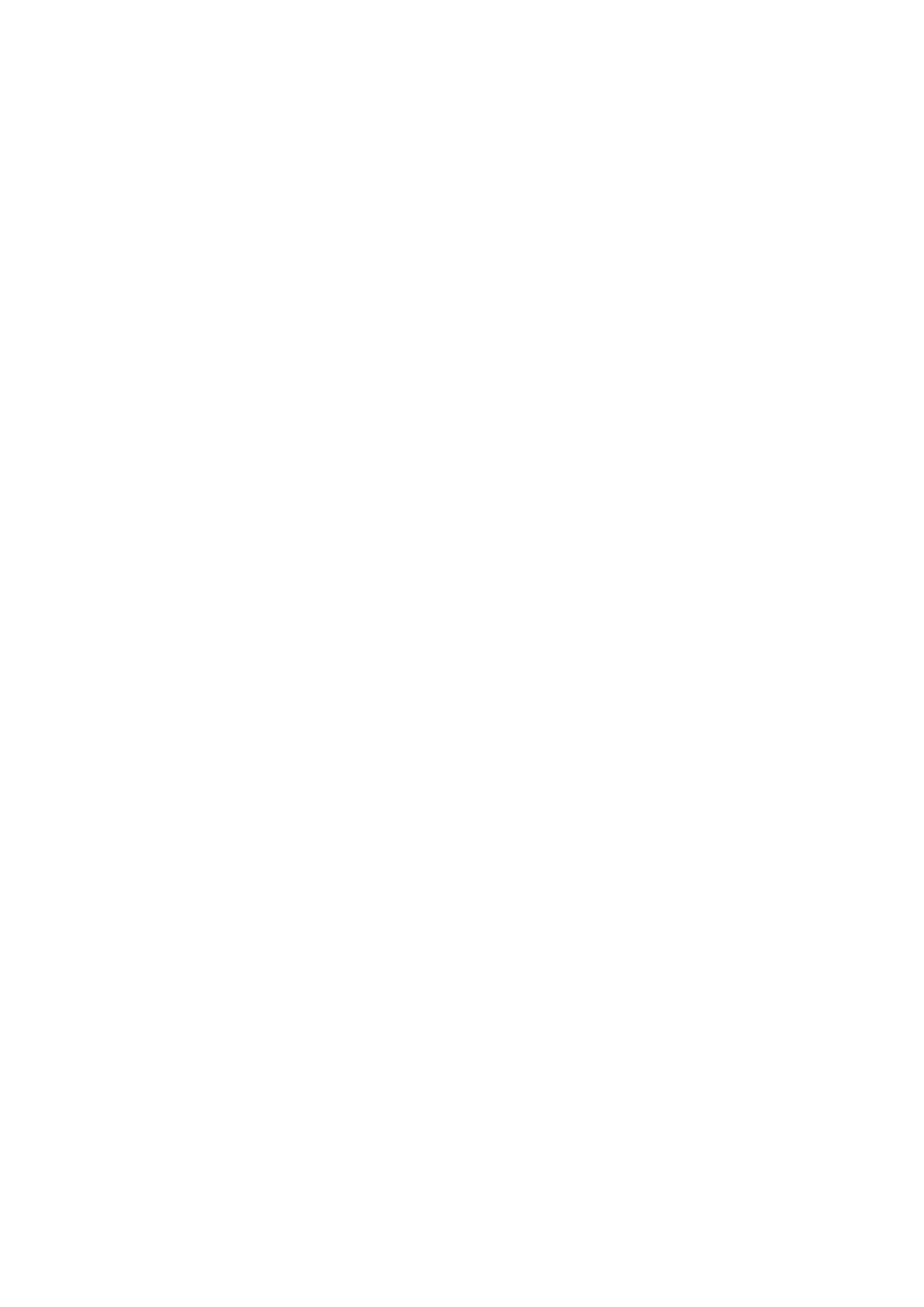

**Queensland** 

### **Appropriation (Parliament) Bill (No. 2) 2017**

### **Contents**

#### Page

| <b>Schedule 1</b> | Supplementary appropriation for 2016-2017                                                                                     | -5 |
|-------------------|-------------------------------------------------------------------------------------------------------------------------------|----|
|                   | Supplementary appropriation for 2016–17 based on unforeseen<br>expenditure included in the consolidated fund financial report | 4  |
|                   |                                                                                                                               | 4  |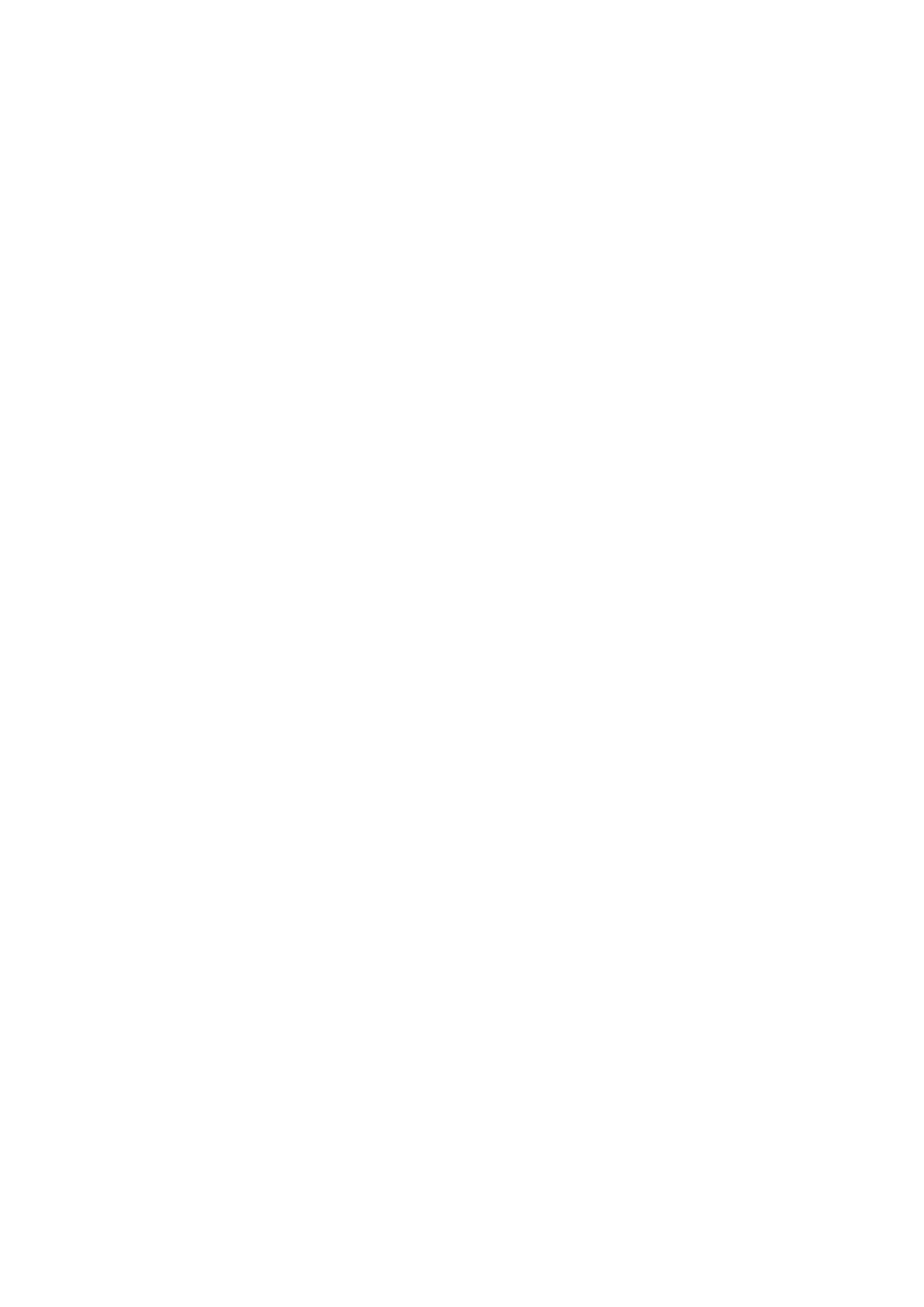## **2017**

# **A Bill**

for

**An Act authorising the Treasurer to pay an amount from the consolidated fund for the Legislative Assembly and parliamentary service for the financial year starting 1 July 2016**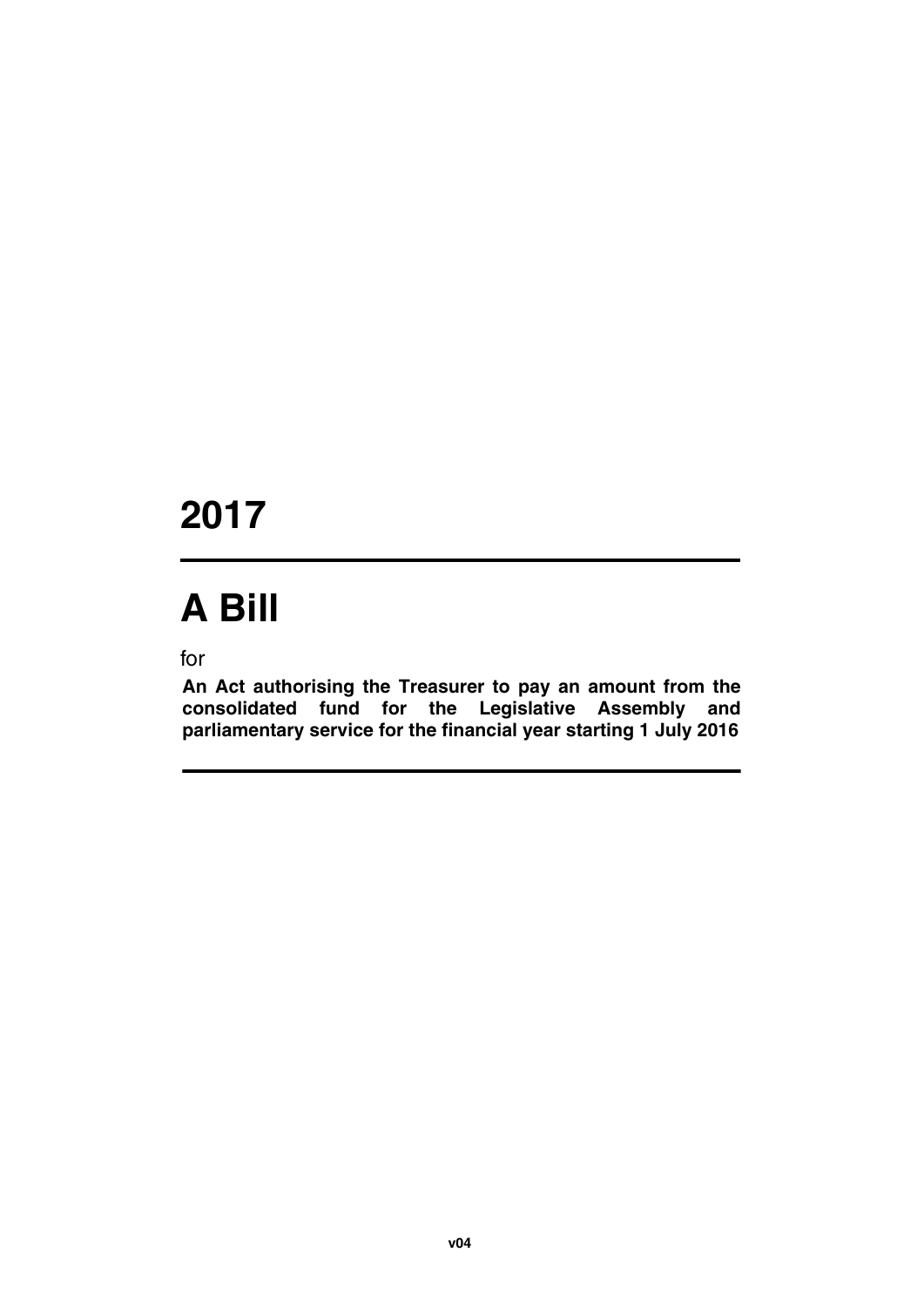#### [s 1]

<span id="page-5-3"></span><span id="page-5-2"></span><span id="page-5-1"></span><span id="page-5-0"></span>

|     | The Parliament of Queensland enacts—                                                                                                                                                                                                                        | 1                            |
|-----|-------------------------------------------------------------------------------------------------------------------------------------------------------------------------------------------------------------------------------------------------------------|------------------------------|
|     | <b>Short title</b>                                                                                                                                                                                                                                          | 2                            |
|     | This Act may be cited as the Appropriation (Parliament) Act<br>$(No. 2)$ 2017.                                                                                                                                                                              | 3<br>4                       |
|     | $Note-$                                                                                                                                                                                                                                                     | 5                            |
|     | Under the <i>Financial Accountability Act 2009</i> , section 5, words used in<br>this Act that are defined under the Financial Accountability Act 2009<br>have the same meaning the words have in that Act, subject to a contrary<br>intention in this Act. | 6<br>$\tau$<br>$\frac{8}{9}$ |
|     | Supplementary appropriation for 2016-17 based on<br>unforeseen expenditure included in the consolidated<br>fund financial report                                                                                                                            | 10<br>11                     |
| (1) |                                                                                                                                                                                                                                                             | 12                           |
|     | The Treasurer is authorised to pay $$2,411,000$ from the<br>consolidated fund for the Legislative Assembly<br>and<br>parliamentary service for the financial year starting 1 July<br>2016.                                                                  | 13<br>14<br>15<br>16         |